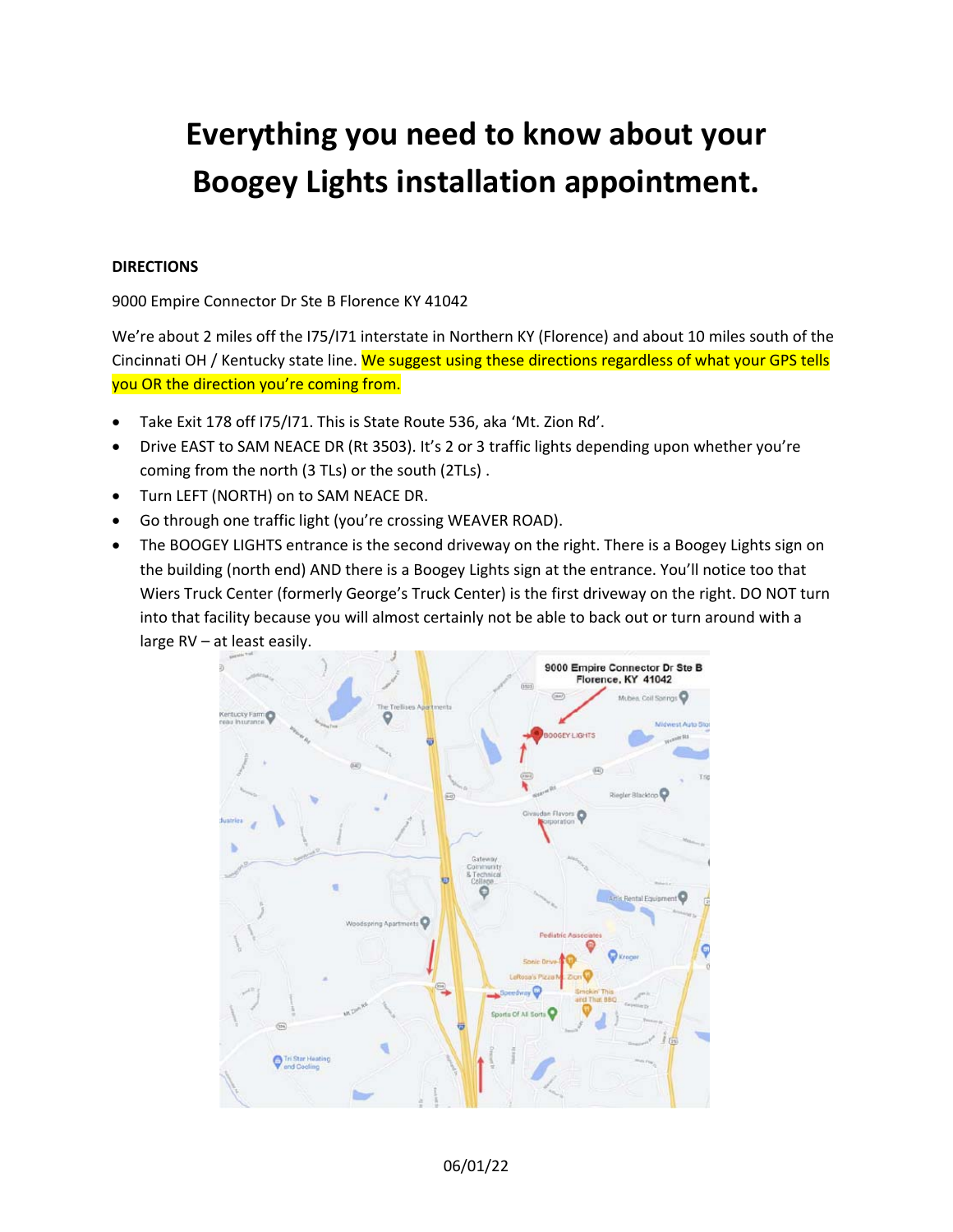# **CONTACT INFORMATION**

The best way to reach us during business hours is via phone: 800.847.1359. You can send us an email (support@boogeylights.com) or even send us a text at 859.955.8155 (note – this is a text only number). If it's after‐hours, send us an email OR text us. Both the email and text messages are forwarded to a support ticket system which alerts our team.

# **AFTER HOURS ACCESS**

Our facility is locked when we're closed with a double gate across the entrance. Our posted shop hours are MF 9am to 5pm Eastern Time (those are the times our phones are on). However, we're often here after hours and on weekends. If you have an installation appointment and know you're going to be arriving after hours, please reach out to us a day or two in advance. In many cases someone will be here to assist you when you arrive even if after‐hours. If however no one can be here when you arrive, we have a lockbox that will allow you to open the gate. Let us know in advance and we'll give you the combination to the lock box along with instructions to hook up to electric. Be sure to review the parking diagram below. NOTE: If your vehicle doesn't have a working bathroom, the city will not allow overnight stays in our lot. We have to ask you to stay at one of the local three truck stops in the area where there are bathroom facilities or get a hotel (see website for close by listings for both). This is a city ordinance.

# **50 (or 30) AMP ELECTRIC**

We offer on-site parking with 50 and 30 amp service. Sorry. No water or sewer. If you're going to be arriving after‐hours and assuming you contacted us in advance to let us know, we will make sure the electric service is ready for you to use when you arrive.

## **YES! WE'RE PET FRIENDLY.**

In case you haven't heard, we're animal lovers. You might have seen several of our dogs show up in our YouTube videos or other social media posts. In fact, you'll likely be greeted by 2 or more dogs when you visit us. We know many RVers are animal lovers too. Many travel with their pets (dogs mostly although we have seen a few cats, a parrot, a squirrel and even a monkey). The point is your pet is absolutely welcome here. We've even been known to dog sit for customers who don't want to take their dog with them site seeing in the area. Our facility is gated and we have fencing around the warehouse and service bay areas to stop dogs from falling in the service pit and/or getting lose. As long as your dog does well with other dogs, he/she is welcome to hang out with our K9 crew and enjoy the extra treats he/she will likely receive whenever the UPS/USPS/FEDEX/DHL driver stops by. If your pet needs to stay in the RV and requires air conditioning we need to discuss options though as we typically try not to run RV a/c units in our service bay due to the condensate drain. We can usually work around it by making sure the condensate drains into a bucket but it's something we need to plan for. Water on our service bay floors make the floors very slippery and can be a serious hazard to us 2 legged creatures.

BTW – If you look at the diagram on the following page, you'll notice we have lots of grass surrounding our facility. Plenty of room to walk your dog.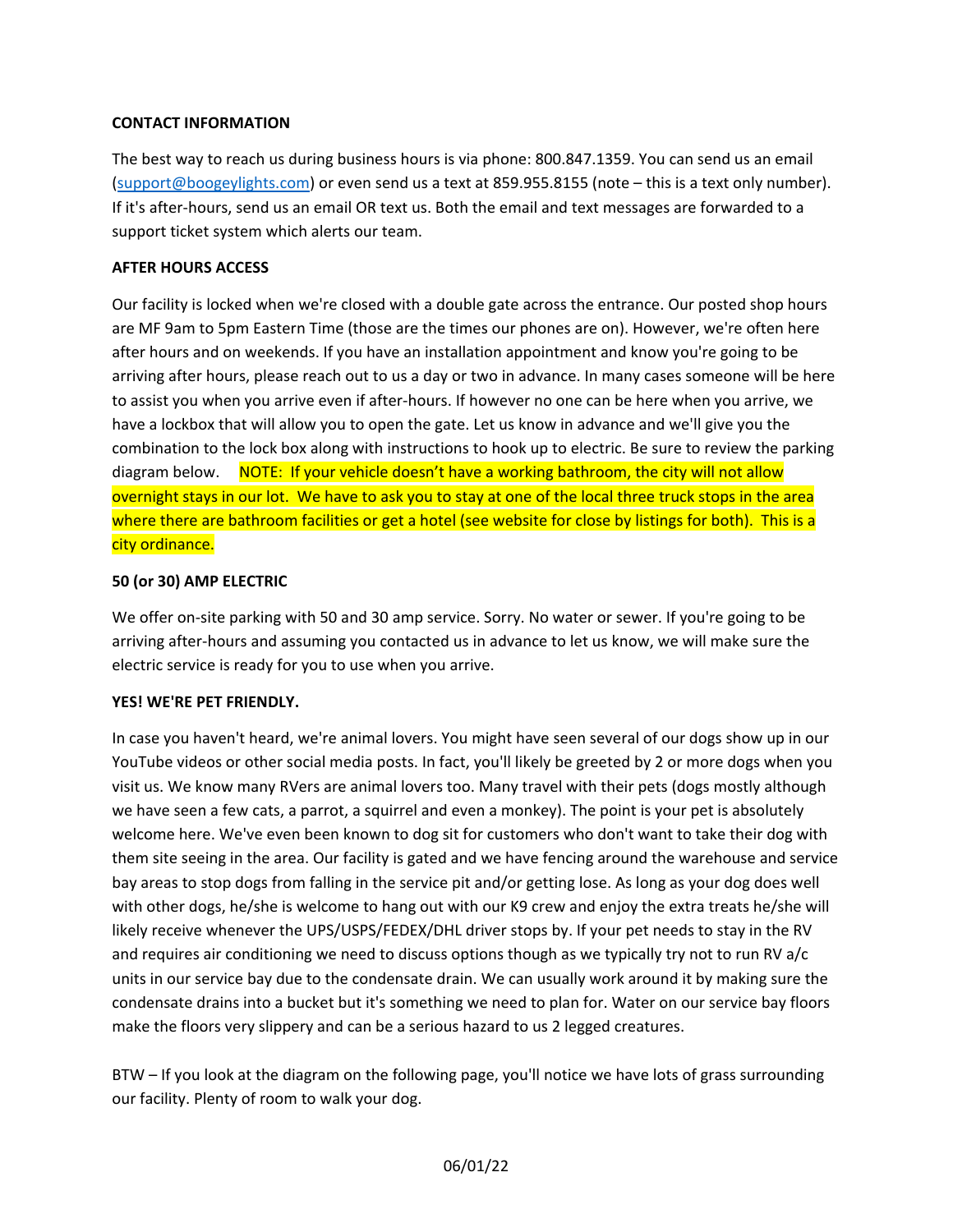#### **WHERE TO PARK**

For most installation customers we will have you park just outside of BAY #3 (furthest to the left if you're facing our building). This is where the 50 amp service is located. It's also the bay that has the 'pit' that gives us easy access underneath the RV when pulled into the service bay. If you have a toad, you'll need to disconnect. You can park your toad along the fence area where indicated. Important not to block access around the back of the building or the gate entrance as there is big truck traffic that needs to be able to get through these areas during business hours.

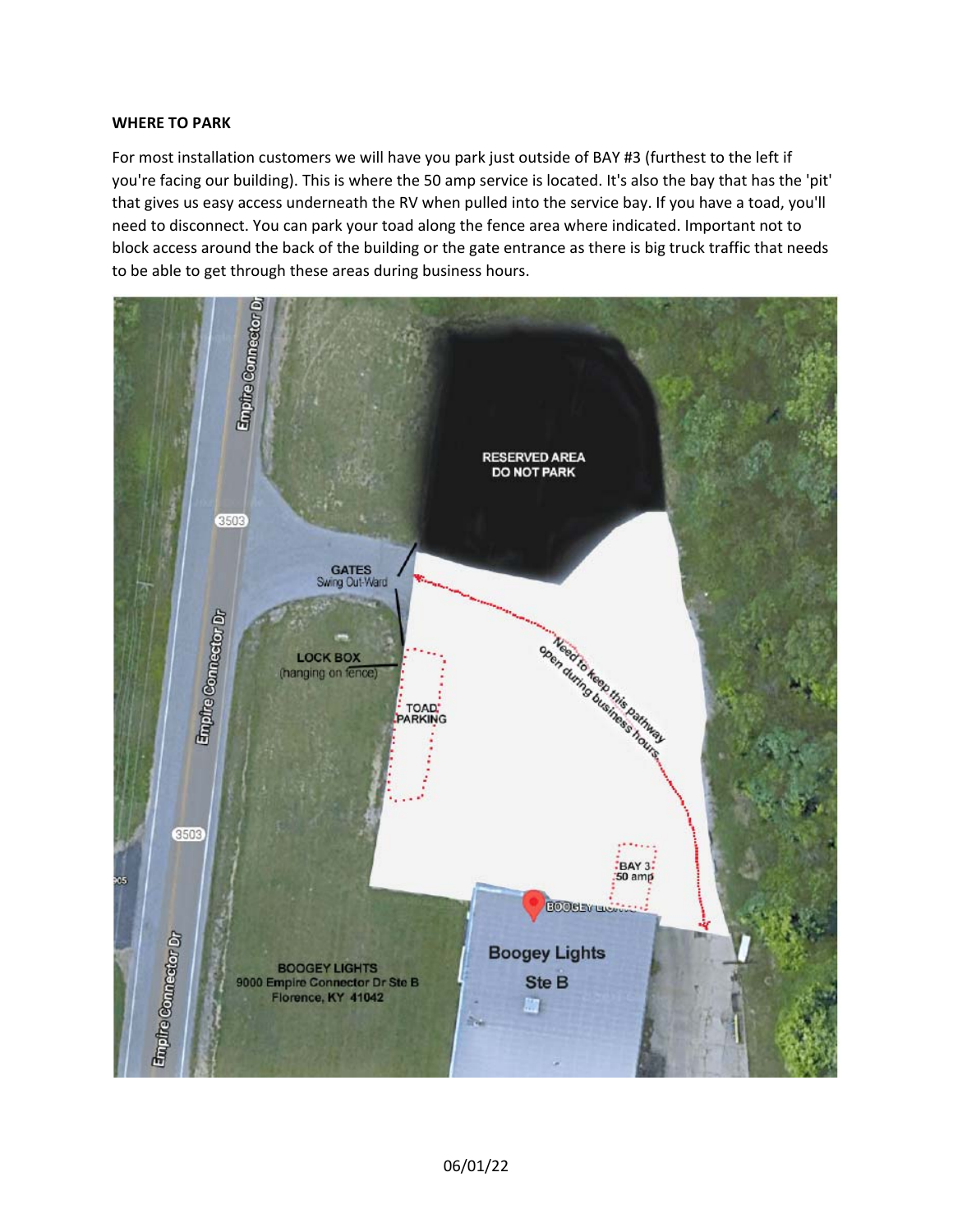# **THE PROCESS. WHAT TO EXPECT.**

# **Preparing your vehicle for the Installation**

We typically will start installations by 8:30am. At that time we will open the service bay door, disconnect your RV from the electric service (slides/awnings in of course) and guide you safely over the installation pit of Service Bay #3. Once into the service bay, we'll reconnect electric service to your RV if you want. We will however ask that you turn off all air conditioning units (or furnace) and hot water heaters. No propane device should be on too. We'll also request that you unlock all storage bay doors.

# **Consultation / Walk Around**

We'll do a walk around consult with you to discuss what you want done and the various options available. We'll identify the battery bay for our electrical connections and probably take a quick look under your vehicle. We also typically offer the owner the opportunity to go down into the 'the pit' with us so he/she can see the bottom of their vehicle. It's not a view most owners ever see and in some cases, it's proven very helpful. Depending upon what needs to be done, this might take 15‐30 minutes. We'll want to make sure we know what you want to have done. We'll also confirm pricing targets and expectations to make sure we're on the same page.

## **Work Inside Your Vehicle**

If we have to enter your vehicle to do any work, we will remove our shoes first and make sure any work surfaces and surrounding areas are protected from dirt/grease/grime. We understand the investment you have in your RV and will take every reasonable precaution to protect your RV. Rest assured, we've done this more than just a few times and know what we're doing.

## **The Work Day**

We typically block out 8:30am to 5:30pm for installations (sometimes later if need be). During this time we ask that you take the opportunity to do something other than hang around the shop. While we have a waiting area, it's not in an air‐conditioned area and candidly, is not all that comfortable particularly if you're sitting there for 6‐8 hours. In order for us to provide the best possible service in a timely manner, we need to be 100% focused on the work we're doing. As a small family owned business we absolutely LOVE our customers and we're very people friendly. However, it's easy to get sidetracked, distracted and behind schedule when we find ourselves stopping to interact with customers. Of course, if you need to get into your vehicle during the workday to get something, we can assist you in doing that.

As for what to do while in the area, our facility is in the Cincinnati Metropolitan area with more than 1 million people living/working. There is a lot to see and do both north and south of our facility: historical, arts, distilleries, sports attractions, movie theaters, day trip to river towns (the Ohio river is only 10‐15 minutes away), shopping, amusement parks, state park, Newport Aquarium, museums, Union Terminal and 'The Ark Encounter' (just to name a few). We have assembled a list of places to check out while you're in town which you can download from our website.

## **WIFI**

Yes! We have WIFI available. If you're parked in front of bay #3, you can connect to the BOOGEY2GUEST or BOOGEY5GUEST access points. The password for both is ' BoogeyMan9000 '. Yes, case matters.